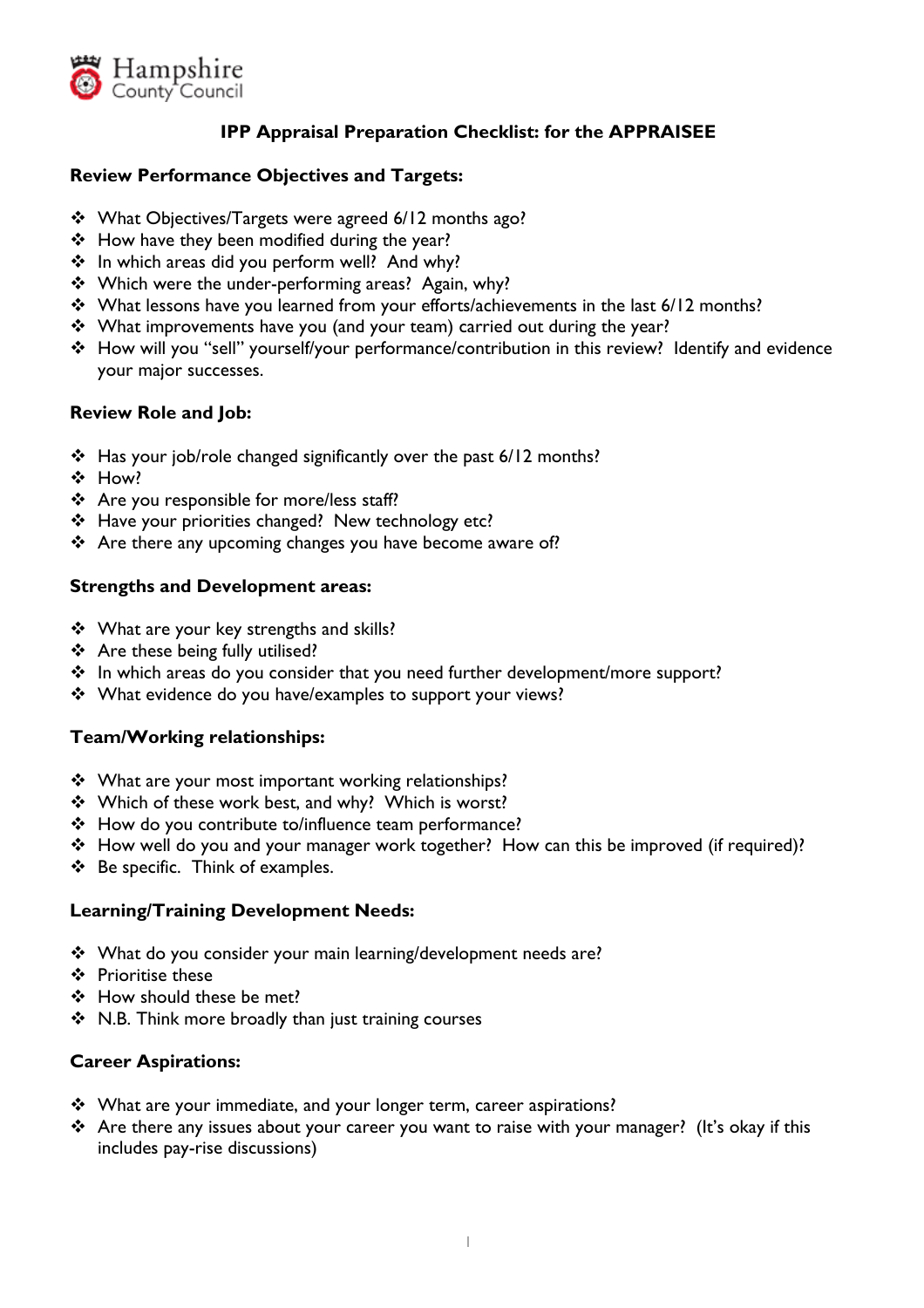

## **Your IPP Appraisal Priorities:**

- Remember time can go quite quickly in an IPP Appraisal discussion, so it is important to prioritise.
- \* What are the Key Issues you must discuss during your meeting?
- \* Consider pre-agreeing an agenda, even down to allocating a certain amount of time for certain issues. (Important if time is limited)

#### **"Hot-spots":**

- \* Think beforehand about any difficult matters you may want to, or have to, discuss.
- How will you handle these?
- What 3 areas/topics/questions do you do want to come up?
- \* Again, think about how you might handle these.

#### **Finally, Feedback to your Line Manager:**

It is likely that you will be asked to give further feedback to your immediate manager/team leader on their performance. It is an area many people feel awkward about, and it can depend on how much trust exists between you. You might discuss with your manager before the meeting whether this will be expected.

On the assumption you are happy to give this feedback, do prepare your thoughts/comments carefully.

Try to avoid making general comments. Look to be specific. Give examples. Focus ideally on where they have, or where they can, give you support.